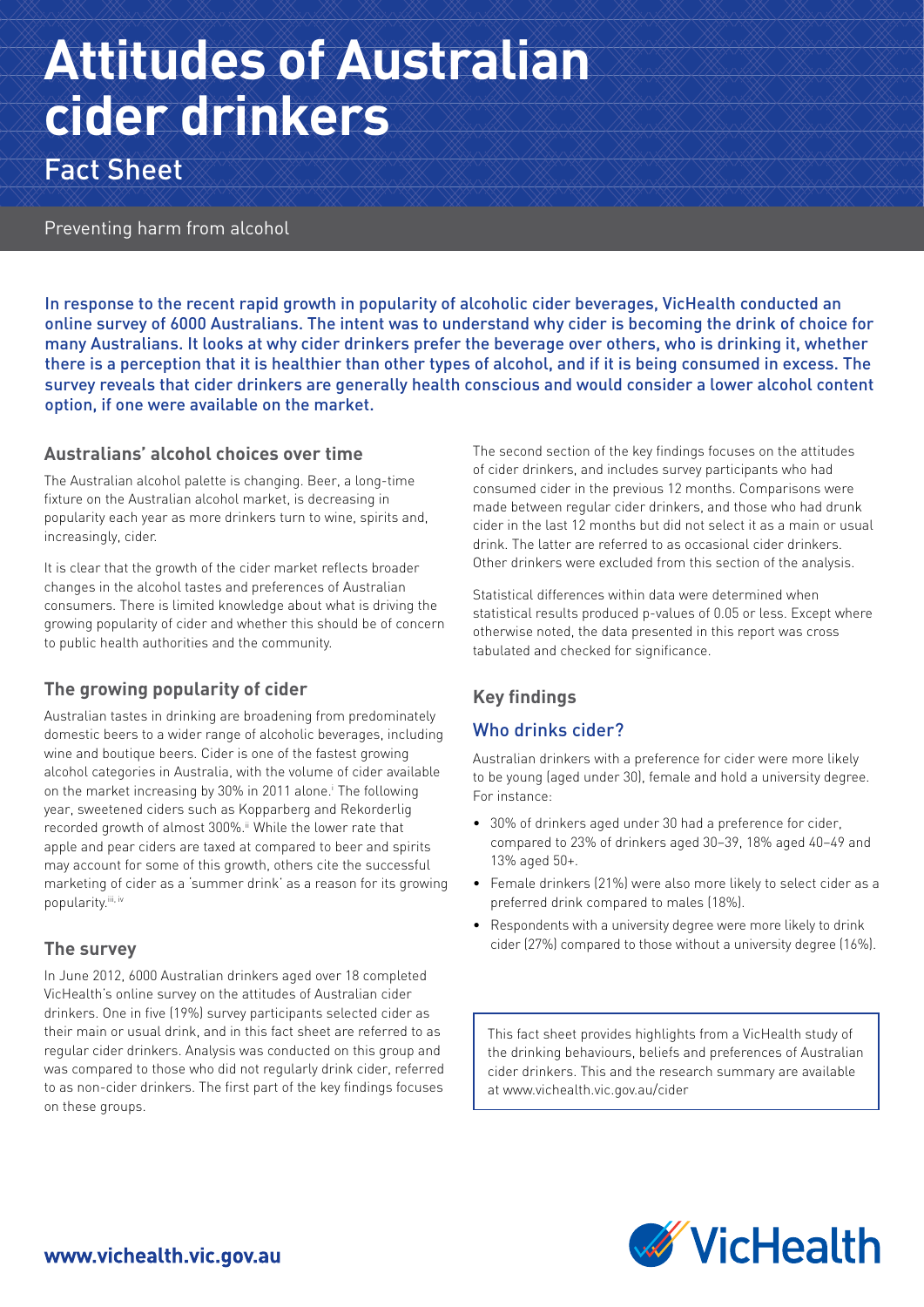#### Do cider drinkers drink more than other drinkers?

Over half of the drinkers (55%) participating in the survey reported consuming alcohol at levels that put them at risk of injury from a single occasion of drinking (five or more standard drinks)<sup>v</sup> within the previous 12 months, with no significant difference between regular cider drinkers and non-cider drinkers. However, there was some limited evidence of heavier episodic drinking among regular cider drinkers when age and other factors were taken into account:

- Eight out of ten (80%) regular cider drinkers aged under 30 drank five or more standard drinks in a single sitting at least once a year compared to seven out of ten (67%) non-cider drinkers in the same age group.
- Three out of ten (32%) regular cider drinkers had consumed more than 11 standard drinks on a drinking occasion during the previous year, compared to two out of ten (24%) of non-cider drinkers. This is the equivalent of drinking almost a full bottle of wine in a sitting.
- Regular cider drinkers are also more likely to drink at a greater number and range of social events than non-cider drinkers.

#### Health beliefs of Australian cider drinkers

Overall, regular cider drinkers reported trying to follow a healthy diet, but were ambivalent about the extent to which alcohol may contribute to poor health. Compared to other drinkers, regular cider drinkers were more likely to report trying to follow a healthy and balanced diet (84% vs. 80%), but were less likely to agree with the statement 'alcohol cannot be part of a healthy lifestyle' (24% vs. 30%). While three quarters (75%) of people think Australians have a problem with alcohol, only 28% feel they sometimes drink too much or are uncomfortable with their drinking.<sup>vi</sup> This suggests a disconnect between how people view the impact of alcohol more broadly, and how they see it impacting upon their own individual health and wellbeing.

#### Attitudes of cider drinkers

The following section features questions that were asked of respondents who had consumed cider any time in the last 12 months.

Generally, regular cider drinkers were more likely to agree with statements emphasising the social or seasonal aspects of drinking occasions, compared to occasional cider drinkers, as can be seen in Table 1.

#### *Table 1: Cider drinking occasions*

| <b>Drinking occasions:</b><br>cider is                                                   | Regular<br>cider drinkers | <b>Occasional</b><br>cider drinkers |
|------------------------------------------------------------------------------------------|---------------------------|-------------------------------------|
| good to drink at a pub<br>or bar with friends                                            | 83%                       | 54%                                 |
| an alcoholic beverage<br>I would usually drink in<br>summer                              | 79%                       | 66%                                 |
| good to drink for big<br>occasions and celebrations                                      | 62%                       | 40%                                 |
| an alcoholic beverage I<br>would usually have with<br>meals at a home or a<br>restaurant | 56%                       | 40%                                 |

In addition, regular cider drinkers were more likely to believe that cider is less bloating than other alcoholic beverages, compared to occasional cider drinkers (47% vs. 42%). Interestingly, there were no statistically significant differences between regular cider drinkers and occasional cider drinkers when asked to consider whether cider was healthier than other alcoholic beverages (i.e. 33% respectively), or better for the waistline than other alcoholic beverages (21% vs. 24%). Very few considered the number of calories in a drink when choosing an alcoholic beverage, although occasional cider drinkers were more likely to do so than regular cider drinkers (16% vs. 11%). This is surprising given the high proportion of regular cider drinkers who reported trying to maintain a healthy diet.

#### Alcohol content in cider

Unlike beer or wine, many of the ciders available on the Australian market vary considerably when it comes to alcohol content. For example, Old Mout and Cheeky Rascal are 8% alcohol per unit, while more well-known brands like Strongbow and Rekorderlig are typically between 4% and 5% alcohol per unit. It is unknown whether cider drinkers are aware of the alcohol and energy content when choosing a brand, but there is no clear classification of alcohol content like beer – which is labelled as light, mid-strength or full-strength. This research shows that cider drinkers may try a low-strength product if one were available on the market. In fact, 79% of cider drinkers surveyed said they would consider buying cider with less than 3.5% alcohol per volume; however, no such option exists.